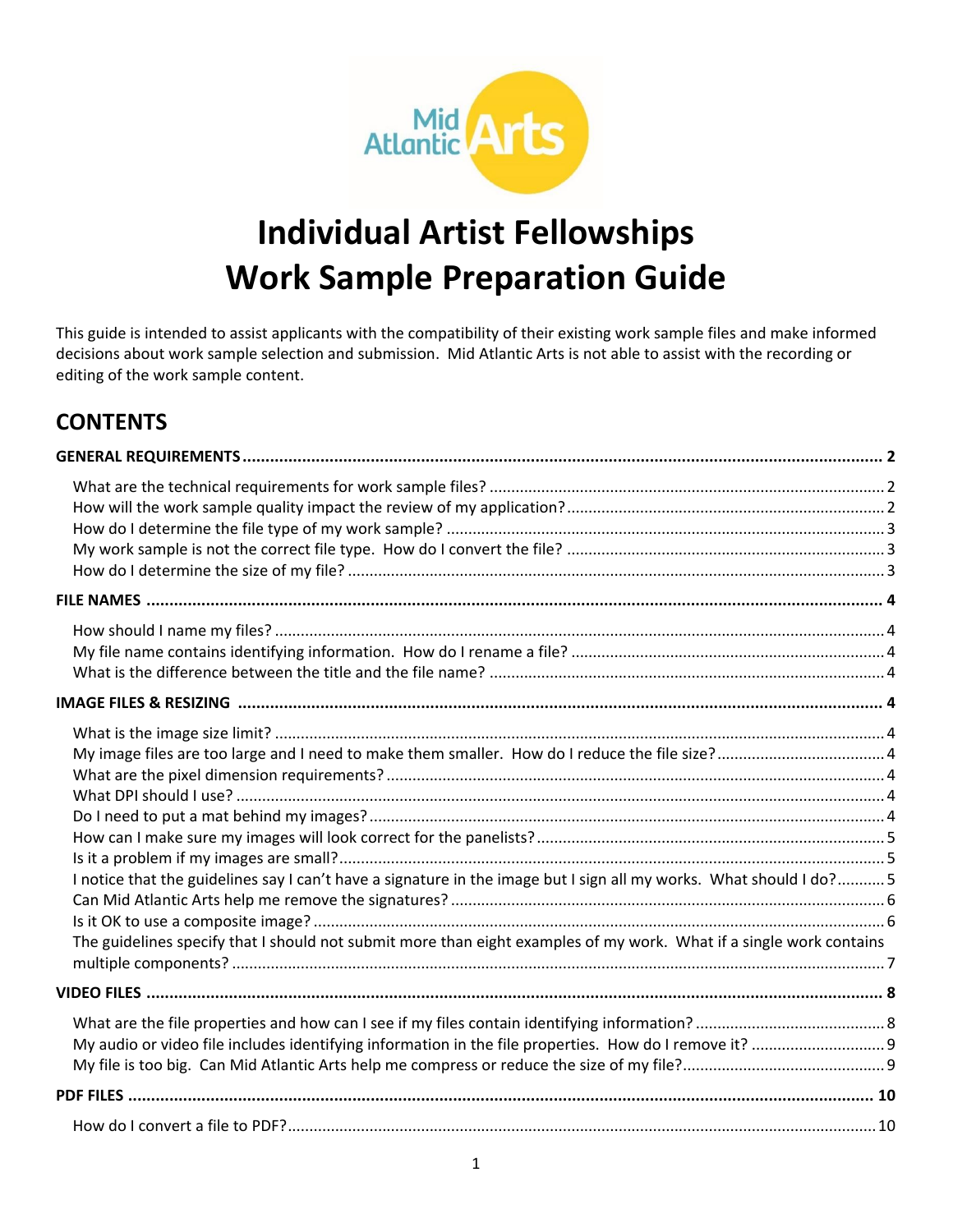### <span id="page-1-0"></span>**GENERAL REQUIREMENTS**

#### <span id="page-1-1"></span>*What are the technical requirements for work sample files?*

Although all work samples submitted vi[a https://midatlanticarts.smartsimple.com](https://midatlanticarts.smartsimple.com/) must meet certain basic criteria, *it is very important that applicants check the current program guidelines to ensure they are following the correct work sample technical requirements.* 

**Image Files** must conform to the following specifications:

- Accepted file types: **.jpeg, .jpg, .png, .bmp**
- File size limit: 50 MB maximum per image

**Literary Manuscripts** must conform to the following specifications:

- File type: **.pdf only**
- All pages of the manuscript must be compiled into a single .PDF document.
- The document and file name must not contain the applicant's name or other identifying information.

**Video Files** must conform to the following specifications:

- Accepted file types: **.mp4, .mov**
- Work samples must be stripped of any identifying or biographical information saved in the file properties.
- The video file name must not contain the applicant's name or other identifying information.
- File size and time limits vary by category. Please refer to the **Application Requirements by Category** section below for additional information.

**Audio Files** must conform to the following specifications:

- Accepted file types: **.mp3**
- Work samples must be stripped of any identifying or biographical information saved in the file properties.
- The audio file name must not contain the applicant's name or other identifying information.
- File size and time limits vary by category. Please refer to the **Application Requirements by Category** section below for additional information.

#### <span id="page-1-2"></span>*How will the work sample quality impact the review of my application?*

It is always recommended that applicants submit the best work sample quality possible within the required size and time limitations.

All panelists are provided with a copy of the program guidelines and are familiar with the technical requirements for the work samples they are reviewing. Accordingly, they are aware that applicants may need to reduce the size of the files they are submitting. In most cases, minimal loss of image/video/audio quality due to resizing or compression will have no impact on review since the panelists are asked to focus on the work itself rather than the quality of the documentation. However, work samples should always be easy for the panelists to view, hear, and decipher. If panelists are not able to fully determine the artistic excellence of the work sample due to extremely poor quality recordings or images, this may lower the application's overall score during the review process.

Visual artists should be sure that the images of their work are focused. They should also consider lighting and how the image is framed; cutting off the edge of the work in the image, for example, may prevent the panelists from getting a sense of the work's texture or understanding how the piece is finished.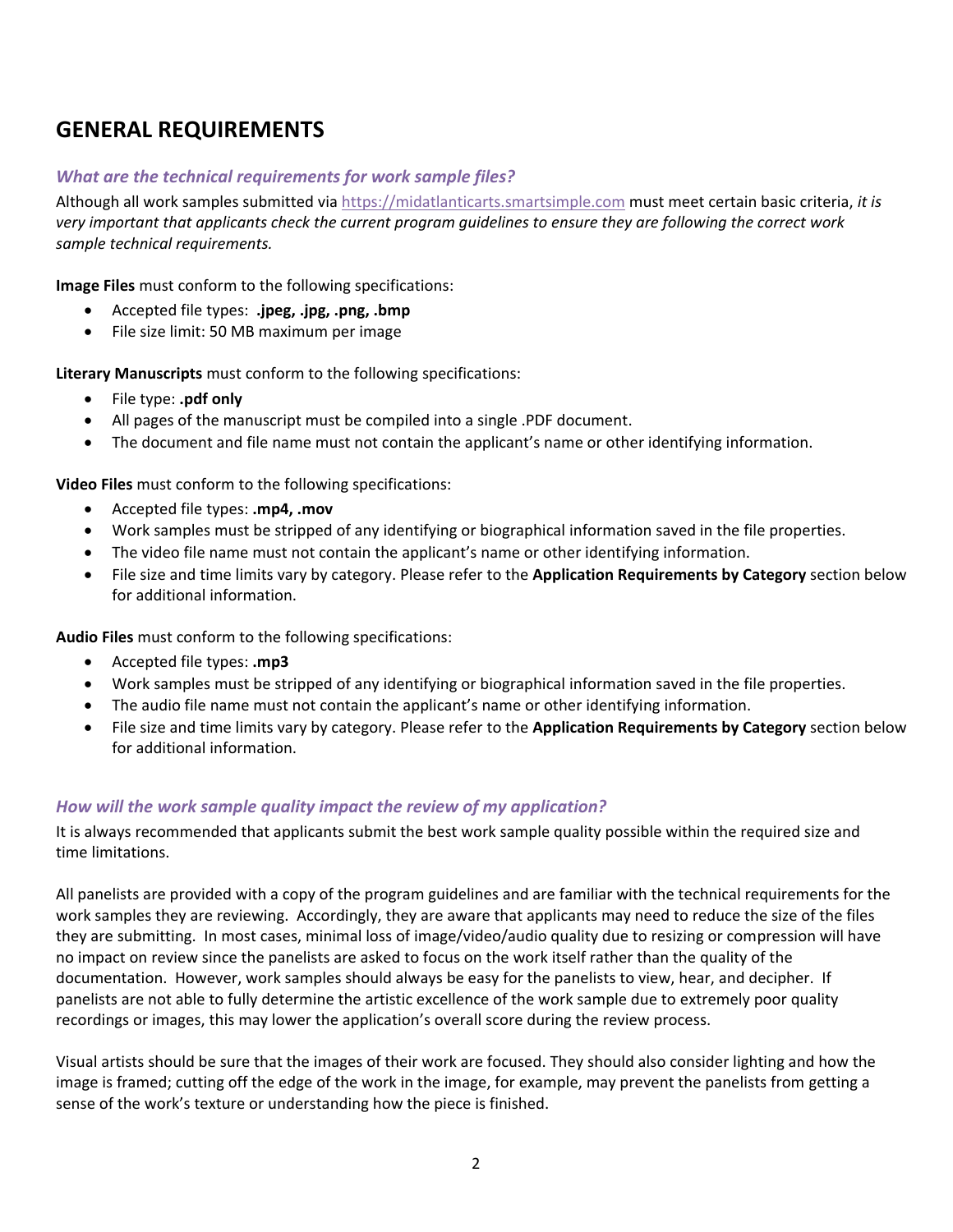Artists working in film or video who are concerned about diminished picture quality due to compression may indicate how the work is intended to be seen or the equipment used in the Panel Statement section of the application, if relevant.

#### <span id="page-2-0"></span>*How do I determine the file type of my work sample?*

File type can be determined by the file name extension, or the letters following the period at the end of the file name. Click [here](http://www.fileinfo.com/filetypes/common) for a list of common file types and their extensions.

#### <span id="page-2-1"></span>*My work sample is not the correct file type. How do I convert the file?*

There are a number of free, simple to use conversion websites available online. One such site is [http://www.convertfiles.com/,](http://www.convertfiles.com/) which can be used for a variety of file types.

- 1) Prepare your work sample and save the file.
- 2) Open your web browser and go to [http://www.convertfiles.com/.](http://www.convertfiles.com/)
- 3) Click "Browse…" next to the "Choose a local file" option and locate the file on your computer.
- 4) Open the file so that the file path is shown in the "Choose a local file" field
- 5) The "Input format" should match the uploaded file type
- 6) Select the file type you would like to convert to in "Output format"
- 7) Hit "Convert." The conversion may take several minutes.

#### Other options for online file conversion programs include:

<https://www.zamzar.com/> <https://cloudconvert.com/>

#### <span id="page-2-2"></span>*How do I determine the size of my file?*

**Windows:** To check the size of an individual file, browse to the location where the file is saved. Right click the file then select "Properties."Information about the file will be displayed here, including the file size.

**Mac:** Browse to the location where the file is saved. Click "Control" + your file, then select "Get Info." A window will pop up displaying the file properties.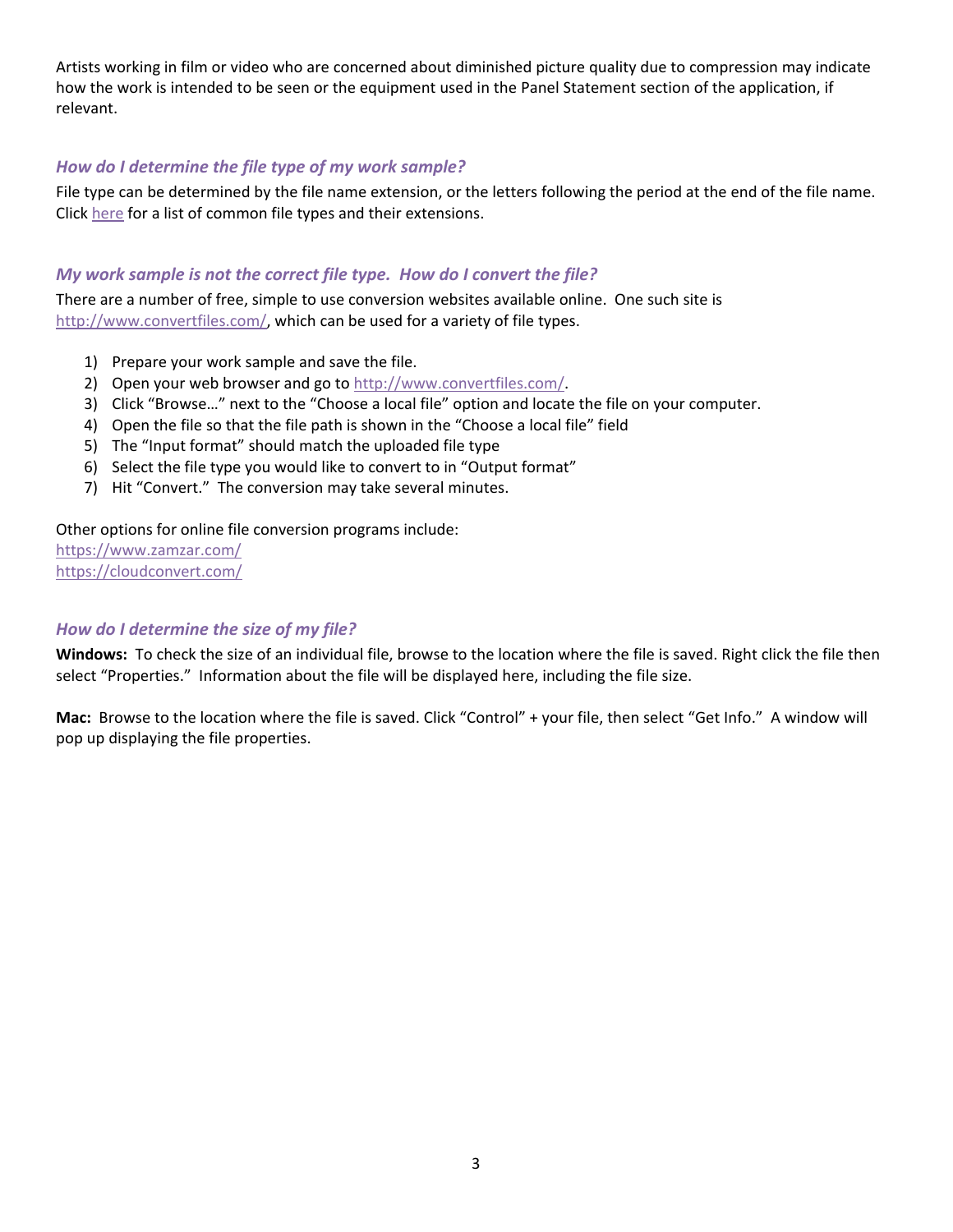### <span id="page-3-0"></span>**FILE NAMES**

#### <span id="page-3-1"></span>*How should I name my files?*

Artists should NOT include their name, initials, or any other identifying information in the file name. Aside from this requirement, however, there is not a specific template, format, or naming convention that applicants need to follow. All work sample files uploaded into the applications are digitally linked to the applicant's account so there is no need to include the artist's name or application ID number.

#### <span id="page-3-2"></span>*My file name contains identifying information. How do I rename a file?*

**Windows:** Browse to the location where the file is saved. Right click the file then select "Rename." Click into the file name field to rename the file.

**Mac:** Browse to the location where the file is saved. Click "Control" + your file, then select "Get Info." Expand the "Name & Extension" section and click in the name field to rename the file.

#### <span id="page-3-3"></span>*What is the difference between the title and the file name?*

The title is the information about your work that you type directly into the online application form. The file name is how the work sample file you upload into the application is labeled. File names will always have an extension at the end (e.g. .jpg, .pdf, .mov, .mp4). All information provided above pertains to how you should name your files, not how you title your work.

### <span id="page-3-4"></span>**IMAGE FILES & RESIZING**

#### <span id="page-3-5"></span>*What is the image size limit?*

Each image file should not exceed 50MB in size. Unless the image is extremely large, most files will be well under this size limit. The system will notify you if your images exceed the file size limit.

#### <span id="page-3-6"></span>*My image files are too large and I need to make them smaller. How do I reduce the file size?*

There are a number of simple to use photo editing websites available online if you do not have photo editing software on your computer.

The following websites are free and do not require software download:

<http://www.picresize.com/> <http://www.photoshop.com/tools?wf=editor>

#### <span id="page-3-7"></span>*What are the pixel dimension requirements?*

There is no specific pixel dimension requirement for images uploaded to the SmartSimple application system.

#### <span id="page-3-8"></span>*What DPI should I use?*

There is no specific DPI requirement.

#### <span id="page-3-9"></span>*Do I need to put a mat behind my images?*

No, this is not required. Images do not need to be square.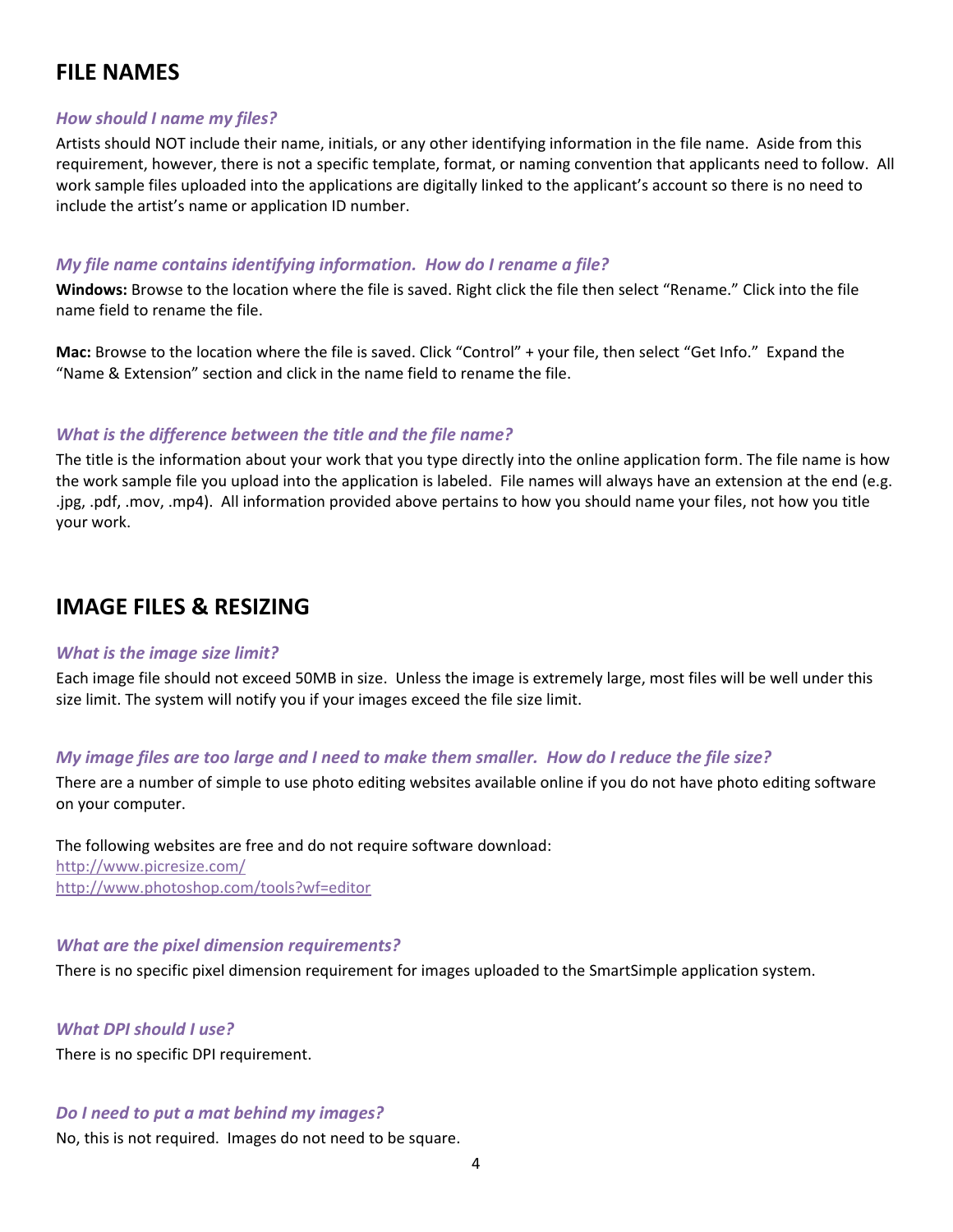#### <span id="page-4-0"></span>*How can I make sure my images will look correct for the panelists?*

Simply click the thumbnail of the uploaded image to preview the image at full size. A new window will open with the preview. Click the X in the upper right corner to close the image preview.



#### <span id="page-4-1"></span>*Is it a problem if my images are small?*

Potentially, but the ability to view the work correctly is more important than a specific file or pixel size. Keep in mind that having a clear, detailed image will make it easier for the panelists to review your work. Submitting a very small image may make the details difficult to see. If a larger image is not available, you may want to consider also submitting a detail shot if there is a specific element of the work that you would like to highlight. Applicants in some categories may also have the option to submit video documentation of their work (please refer to the program guidelines for details).

#### <span id="page-4-2"></span>*I notice that the guidelines say I can't have a signature in the image but I sign all my works. What should I do?*

Because complete anonymity is a cornerstone of the Individual Artist Fellowships, applicants will be required to remove or cover the signatures in their work. Below are some suggested options for signature removal:

- Use Photoshop or photo editing software to obscure the signature digitally. You may choose to blend the signature into the work or simply block it out. As long as it is not possible to identify the artist, either option is acceptable.
- Manually cover the signature when photographing the work.
- Crop the signature out of the photo, although this is the least preferred method as it may compromise the composition and presentation of the work.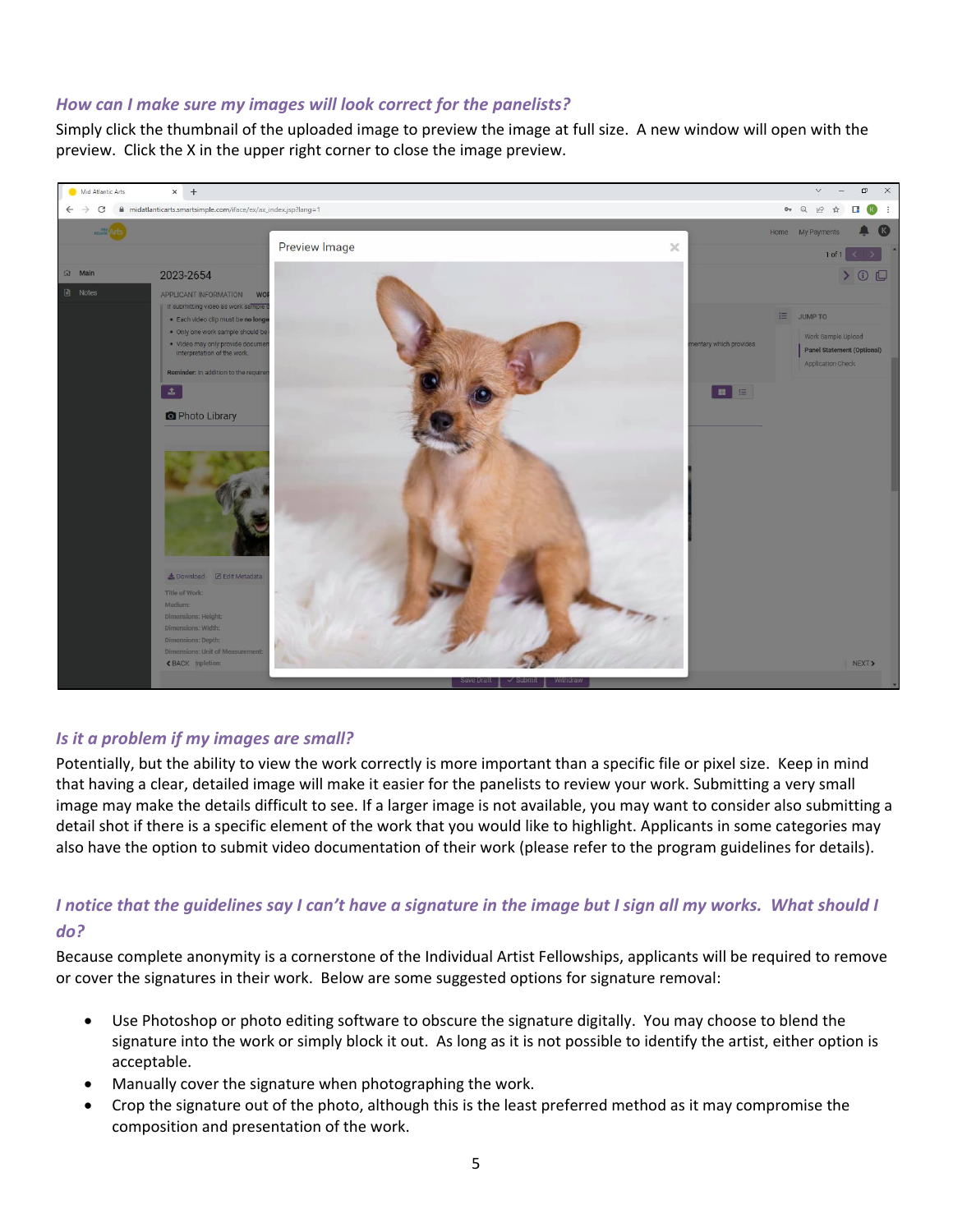#### <span id="page-5-0"></span>*Can Mid Atlantic Arts help me remove the signatures?*

Unfortunately, Mid Atlantic Arts staff are unable to assist with any editing that can impact the final appearance of the work sample.

#### <span id="page-5-1"></span>*Is it OK to use a composite image?*

A composite image is when multiple images are combined into a single image file, generally to show multiple perspectives or details of a single work. Based on the feedback we've received from panelists, we generally discourage using composite images since including more than one image in a single upload often makes it too small to review properly.

An example of a composite image is below, along with Mid Atlantic Arts' recommendations for submission of those individual images *(Image Source: [Rodin Museum](http://www.rodinmuseum.org/collections/permanent/103357.html?mulR=1273584069|1)*):

#### Composite Image



We recommend submitting these images as separate uploads in the online application as follows:

#### Primary Image **Detail Shot** Detail Shot



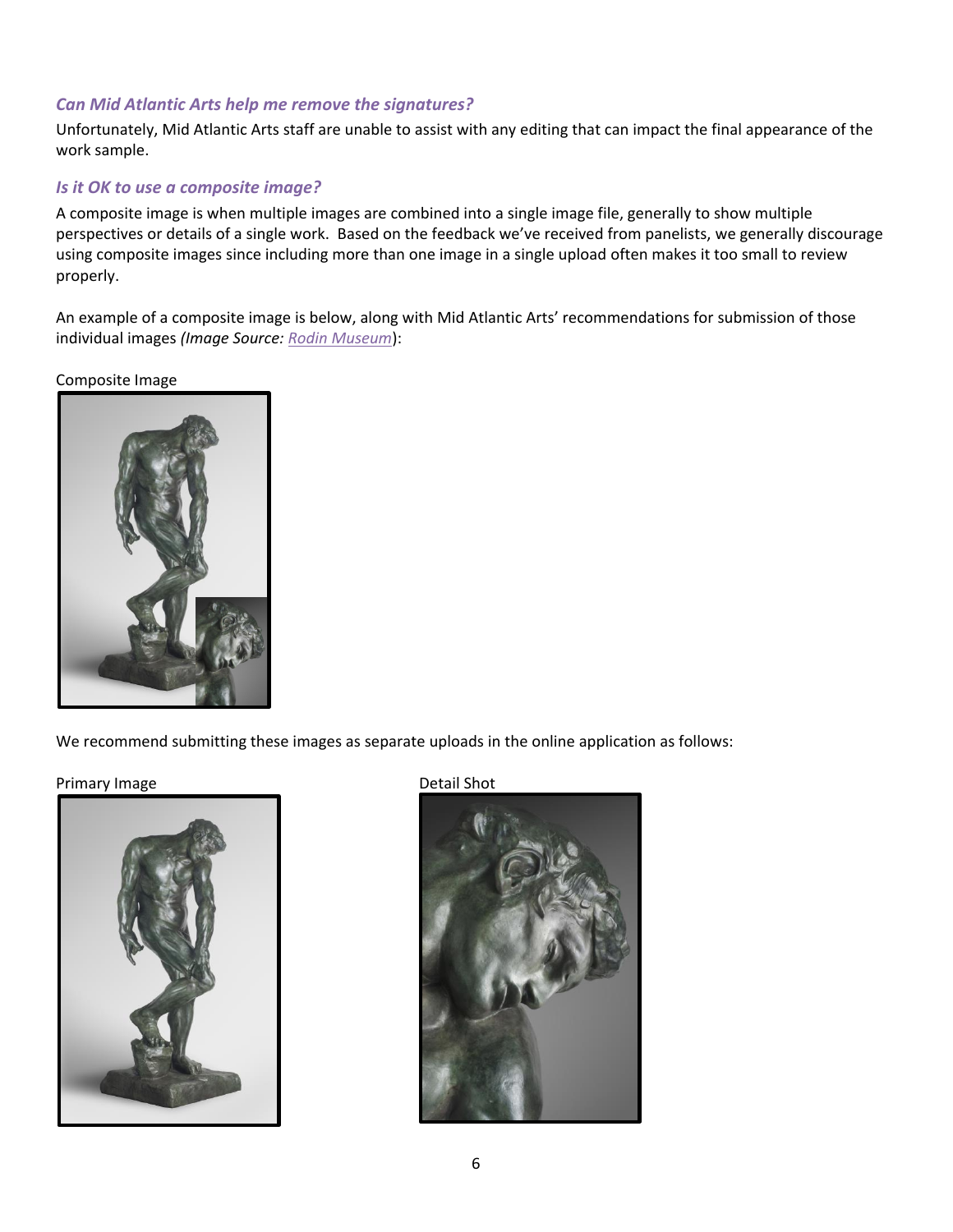### <span id="page-6-0"></span>*The guidelines specify that I should not submit more than eight examples of my work. What if a single work contains multiple components?*

If all components of a work are meant to be viewed together as one piece (a diptych, for example) it would be considered a single work sample for the purposes of this application.

This is distinct from a *series* of individual works that are stylistically or thematically connected, but which can be viewed independently without significant loss of meaning. You may submit multiple works from a series but they would be considered individual work samples.

It is also important to consider that works comprised of multiple components may be more difficult to adequately capture in a single image. Based on panelist feedback, Mid Atlantic Arts recommends providing an "overview" image which, to the greatest extent possible, captures all components of the work in one shot. This helps provide the panelists with a look at the full work and a sense of how it would be received. Depending on the guideline requirements for your category, you may also have the option to submit video documentation of your work.

If it is difficult to discern detail, Mid Atlantic Arts also recommends submitting one or more detail shots of the same work as separate image uploads. The Panel Statement section in the online application also provides an opportunity for applicants to add visual description of the work, if they feel it is necessary or helpful.

Three examples of work that could be submitted as one work sample are included below:



*Source: [Metropolitan Museum of Art](http://www.metmuseum.org/collection/the-collection-online/search/9823)*



*Source: [Museum of Modern Art](https://www.moma.org/collection/works/89960?locale=en)*



*Source: [Detroit Institute of Arts](https://www.dia.org/)*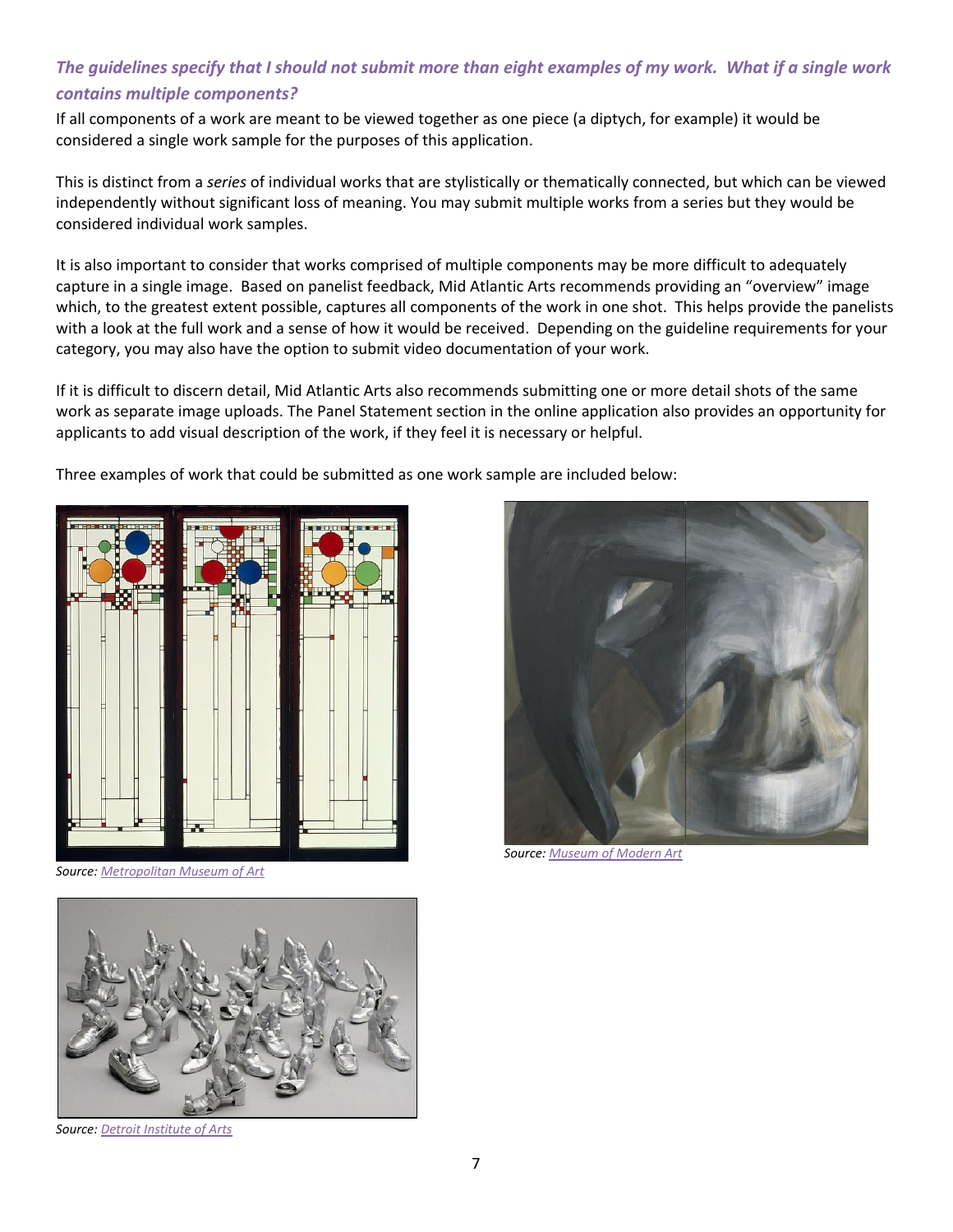## <span id="page-7-0"></span>**VIDEO FILES**

### <span id="page-7-1"></span>*What are the file properties and how can I see if my files contain identifying information?*

The file properties show information about a file that is stored within the file itself. This includes basic information about the file such as the file type, size, and length. However, information about the artist which may reveal the identity of the applicant can also be stored in the file properties. This can include anything from the name of the artist to information about the directors, genres, a playlist or album to which the file belongs, etc. Some media players will search for and display this type of information when playing back a file which endangers the anonymity of the application during the review process.

To check the file properties and see if your file contains identifying information, please follow these instructions:

**Windows:** Browse to the location where the file is saved. Right click the file then select "Properties." Information about the file will be displayed here.

**Mac:** Browse to the location where the file is saved. Click "Control" + your file, then select "Get Info." A window will pop up displaying the file properties.

Review this information carefully. Do not include any details about the work sample that isn't provided in the online application. Be sure to remove any production details.

| Property             | Value                                      |   |
|----------------------|--------------------------------------------|---|
| Description          |                                            |   |
| Title                | Work Sample Title                          |   |
| Subtitle             |                                            | Ξ |
| Rating               | ಬೆ ಬೆ ಬೆ ಬೆ                                |   |
| Comments             |                                            |   |
| Media :              |                                            |   |
| Contributing artists |                                            |   |
| Album artist         | Jane Doe                                   |   |
| Album                | New Album                                  |   |
| Year                 | 2015                                       |   |
| #                    |                                            |   |
| Genre                |                                            |   |
| Length               | 00:16:12                                   |   |
| Audio                |                                            |   |
| <b>Bit rate</b>      | 32kbps                                     |   |
| Origin               |                                            |   |
| Publisher            |                                            |   |
|                      |                                            |   |
|                      | Remove Properties and Personal Information |   |

*In this example, you can see that the file properties include identifying information, specifically the artist and album name.*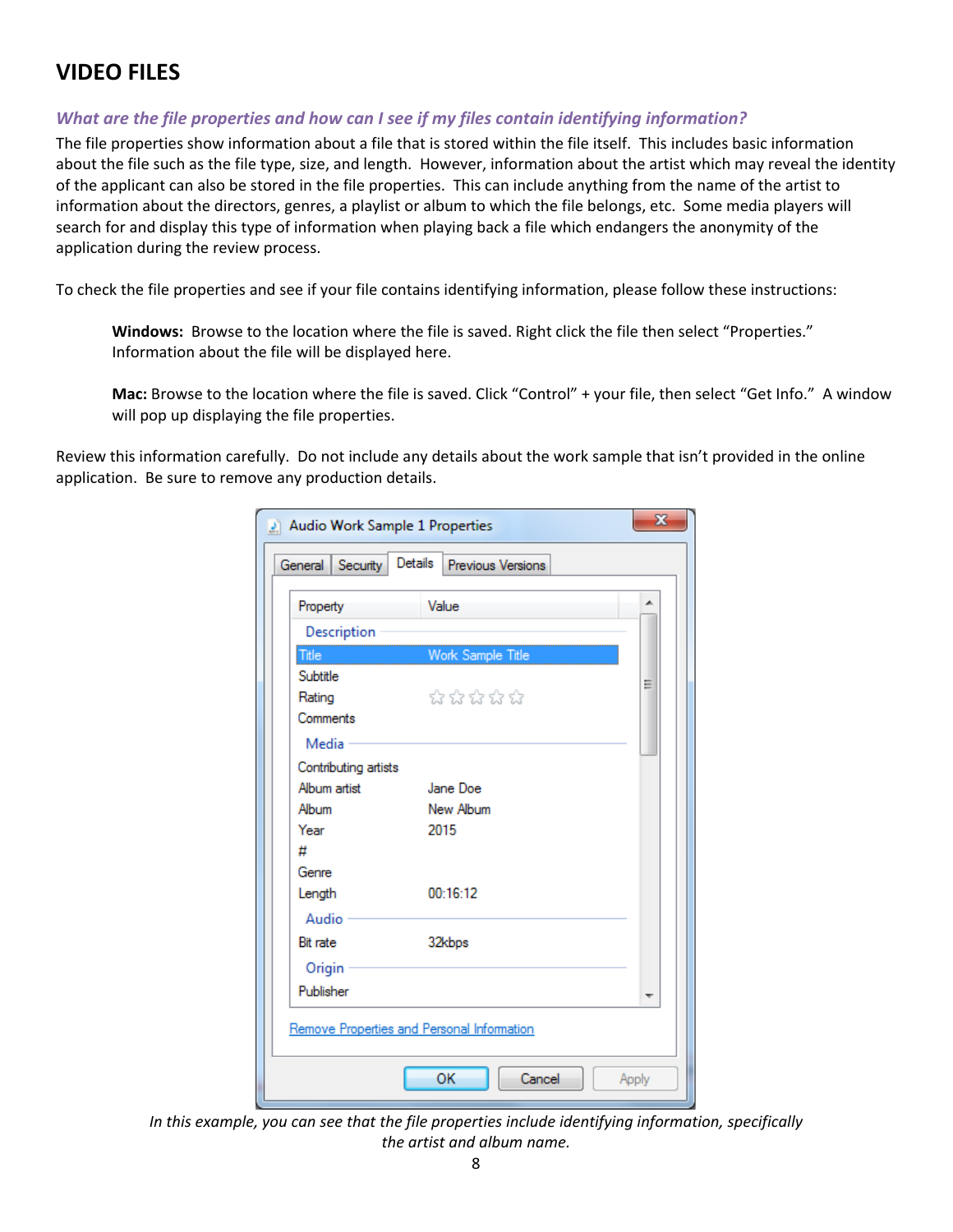#### <span id="page-8-0"></span>*My audio or video file includes identifying information in the file properties. How do I remove it?*

Both Windows and Mac users can delete optional file properties by clicking on each display property field and manually removing the information. Alternatively, Windows users can also delete metadata by clicking "Remove Properties and Personal Information."

| Property             | Value                                      |       |
|----------------------|--------------------------------------------|-------|
| Description          |                                            |       |
| Title                | Work Sample Title                          |       |
| Subtitle             |                                            | Ξ     |
| Rating               | ನ ನ ನ ನ ನ                                  |       |
| Comments             |                                            |       |
| Media -              |                                            |       |
| Contributing artists |                                            |       |
| Album artist         | Jane Doe                                   |       |
| Album                | New Album                                  |       |
| Year                 | 2015                                       |       |
| #                    |                                            |       |
| Genre                |                                            |       |
| Length               | 00:16:12                                   |       |
| Audio ·              |                                            |       |
| <b>Bit rate</b>      | 32kbps                                     |       |
| Origin               |                                            |       |
| Publisher            |                                            |       |
|                      |                                            |       |
|                      | Remove Properties and Personal Information |       |
|                      |                                            |       |
|                      | OK<br>Cancel                               | Apply |

#### <span id="page-8-1"></span>*My file is too big. Can Mid Atlantic Arts help me compress or reduce the size of my file?*

Unfortunately, Mid Atlantic Arts staff are unable to assist with editing or compressing video work samples as there are a number of different variables that can impact the final presentation quality of the work sample.